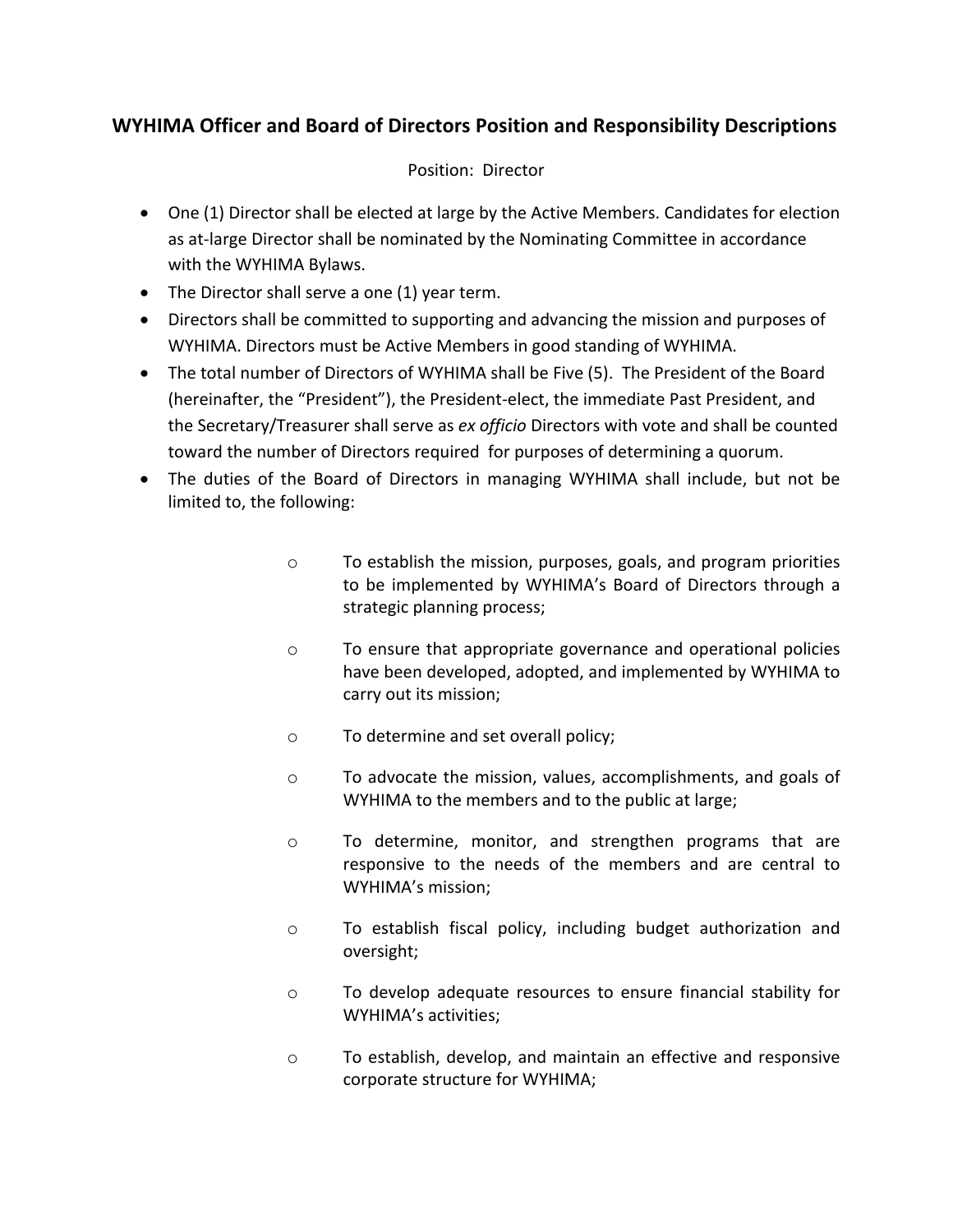- o To orient and evaluate the Directors and Officers of the Board of Directors; and
- o To render a full report on the financial status and activities of WYHIMA to its members.

## **WYHIMA Officer and Board of Directors Position and Responsibility Descriptions**

### Position: President

- The President shall be the chief elected officer of WYHIMA.
- The President shall preside at all meetings of the members, the Board of Directors, and the Executive Committee.
- The President will determine, in consultation with the Board, the regular agenda of all meetings of the members, the Board of Directors, and the Executive Committee.
- The President shall present a report at an Annual Meeting, appoint the chairs and members of committees (unless otherwise specified herein) authorized by the Board of Directors, and perform such other duties as are inherent in the office of President or as authorized by the Board of Directors.
- The President must be an Active Member of WYHIMA as well as an AHIMA-approved certificant.
- Following a one (1) year term as President-Elect, the President will serve a one (1) year term as President and a one (1) year term as Past President.
- Serves as a Delegate to the AHIMA House of Delegates during their terms as President-Elect and President.

## **WYHIMA Officer and Board of Directors Position and Responsibility Descriptions**

#### Position: Secretary/Treasurer

- The role of Secretary/Treasurer will serve as a combined role in the WYHIMA and will perform the duties of both the Secretary and the Treasurer.
- *The Secretary/Treasurer will serve a two (2) year term.*
- Secretary Responsibilities:
	- o The Secretary/Treasurer shall be official custodian of the records of WYHIMA.
	- $\circ$  The Secretary/Treasurer shall certify and keep at the principal office of AHIMA and WYHIMA the original or a copy of the Articles of Incorporation and these Bylaws, as amended to date, as well as a book of minutes of all meetings of the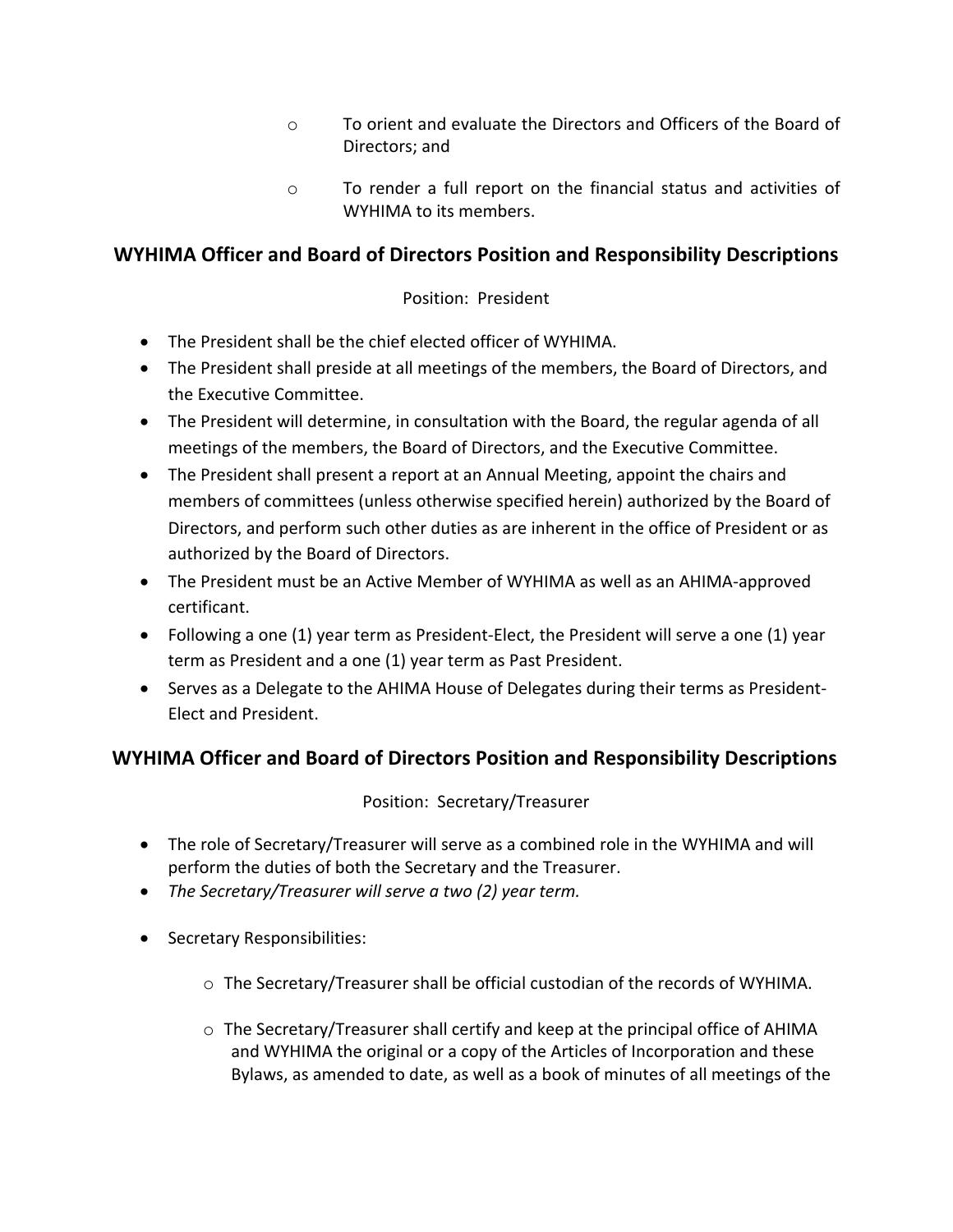members and the Board of Directors, and any committees having any of the authority of the Board of Directors.

- $\circ$  The Secretary/Treasurer shall perform any and all other duties incident to the office of Secretary/Treasurer and other duties as may be prescribed by law, the Articles of Incorporation, these Bylaws, or the Board of Directors.
- Treasurer Responsibilites:
	- $\circ$  The Secretary/Treasurer shall keep, or cause to be kept, adequate and correct accounts of all the properties and financial transactions of WYHIMA and shall deposit, or cause to be deposited, all monies and other valuables in the name of and to the credit of WYHIMA, with such depositories as may be designated by the Board of Directors.
	- $\circ$  The Secretary/Treasurer shall render to the Board of Directors, upon request, an accounting of all financial transactions of WYHIMA and a statement of the financial condition of WYHIMA, and, if requested by the Board, shall cause an annual audit of WYHIMA's financial affairs to be conducted.
	- $\circ$  The Secretary/Treasurer shall perform any and all other duties incident to the office of Secretary/Treasurer and other duties as may be prescribed by law, the Articles of Incorporation, these Bylaws, or the Board of Directors.
	- o The Treasurer shall also serve as the Chair of the Finance Committee, *ex officio*  with vote.

## **WYHIMA Officer and Board of Directors Position and Responsibility Descriptions**

#### Position: President-Elect

- The President-elect shall act in place of the President in the event of the absence of the President and shall exercise such other duties as may be delegated to the office by the Board.
- The President-Elect will serve a one (1) year term as President-Elect, a one (1) year term as President, and a one (1) year term as Past President-Elect.
- Serves as a Delegate to the AHIMA House of Delegates during their President-Elect term and during their President term.
- *Other duties shall include:*